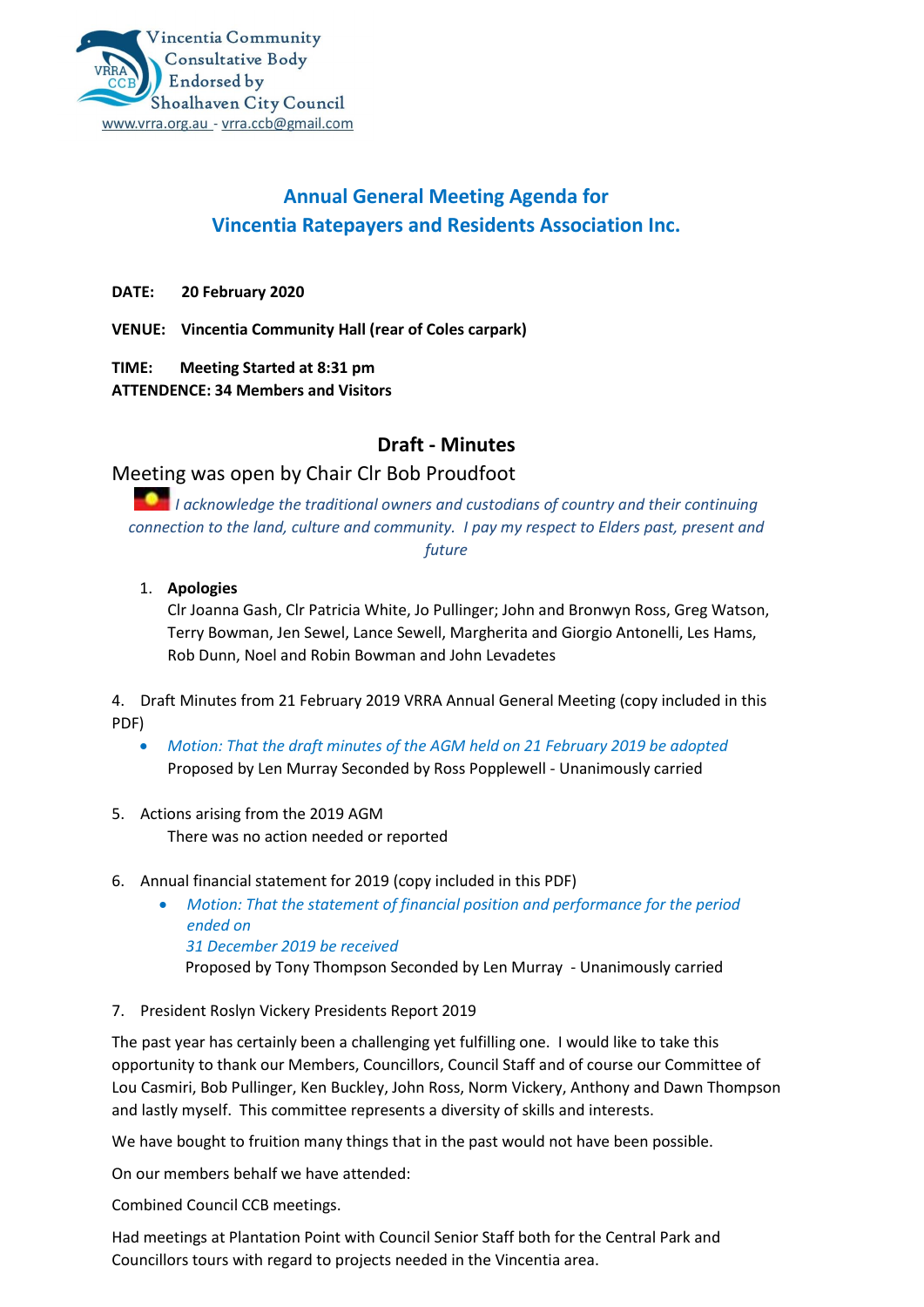Meetings with Consultant with reference to the 2030 Strategic Plan, as well as three meetings with regard to the Vincentia Village Revitalisation.

We have met with Council staff to try to improve signage as far as the White Sands Walk is concerned as well as additional signage in the area.

We have participated in the DPOP programme (delivery Programme and Operation Planning) these involve the submission of projects to council our Organisation has submitted a total of 30 DPOPs. Considerable effort has been put into these and we now know that it sometimes takes years to achieve an outcome from the start to completion. I will allow Bob to present these later in the meeting.

We have expanded the number of sub committees to facilitate participation by key stakeholders, these involve the Plantation Point ramp, all-inclusive park and amenities. The Vincentia Mall revitalisation, the Bay and Basin Hub as well as the Collingwood Beach Committee. I would personally like to thank all those who have been working tirelessly and a special thankyou to Annette Pham for her dedication and hard work in obtaining grants for Plantation Pt and the many meetings with Council she has attended.

We have welcomed representations from the Vincentia Chamber of Commerce with the CCB supporting them in the Federal Governments significant investment (along with SCC matching the amount) of some 3.5 Million \$ for the upgrade of the Vincentia Mall.

We have expanded our community engagement through the About Magazine, our VRRA/CCB Facebook page, notifications on Radio 2ST and the use of the South Coast Register.

We have attempted to engage other local organisations in the "Because we are Stronger Together Campaign" another initiative by our Secretary Lou.

We have encouraged guest speakers to come along to our meetings, eg Hika Roundtree who spoke of the mussel farm for Jervis Bay, we hosted the four Federal candidates for the seat of Gilmore in the election of 2019 and Mr Bill Hancock who spoke on the possible relocation of the Shoalhaven Hospital. We of course wish to thank our Council Staff members of Phil Critchley, Paul Keech and Peter Swanson who have addressed our meeting.

We have attended the Fire Presentation by the local RFS Making those aware of their Bush Fire Plan, and subsequently after the traumatic events of the local fires we attended the meeting for the Community Recovery at St Georges Basin Country Club.

In this regard I would again like to thank our Secretary as through his contacts he was successful in obtaining 30 pallets to aid Bush Fire victims, I would like to read some of their letter to you now.

QUOTE AND READ BUNZL LETTER.

I would like to thank members for their support and I feel privileged to be a part of the many exciting projects that will take place over the coming's years.

I wish the 2020 incoming committee the very best and trust that our members will continue the support we have enjoyed in the past.

Ros Vickery President.

• *Motion: That the President report be accepted*  Proposed by Ken Buckley Seconded by George Kruk - Unanimously carried